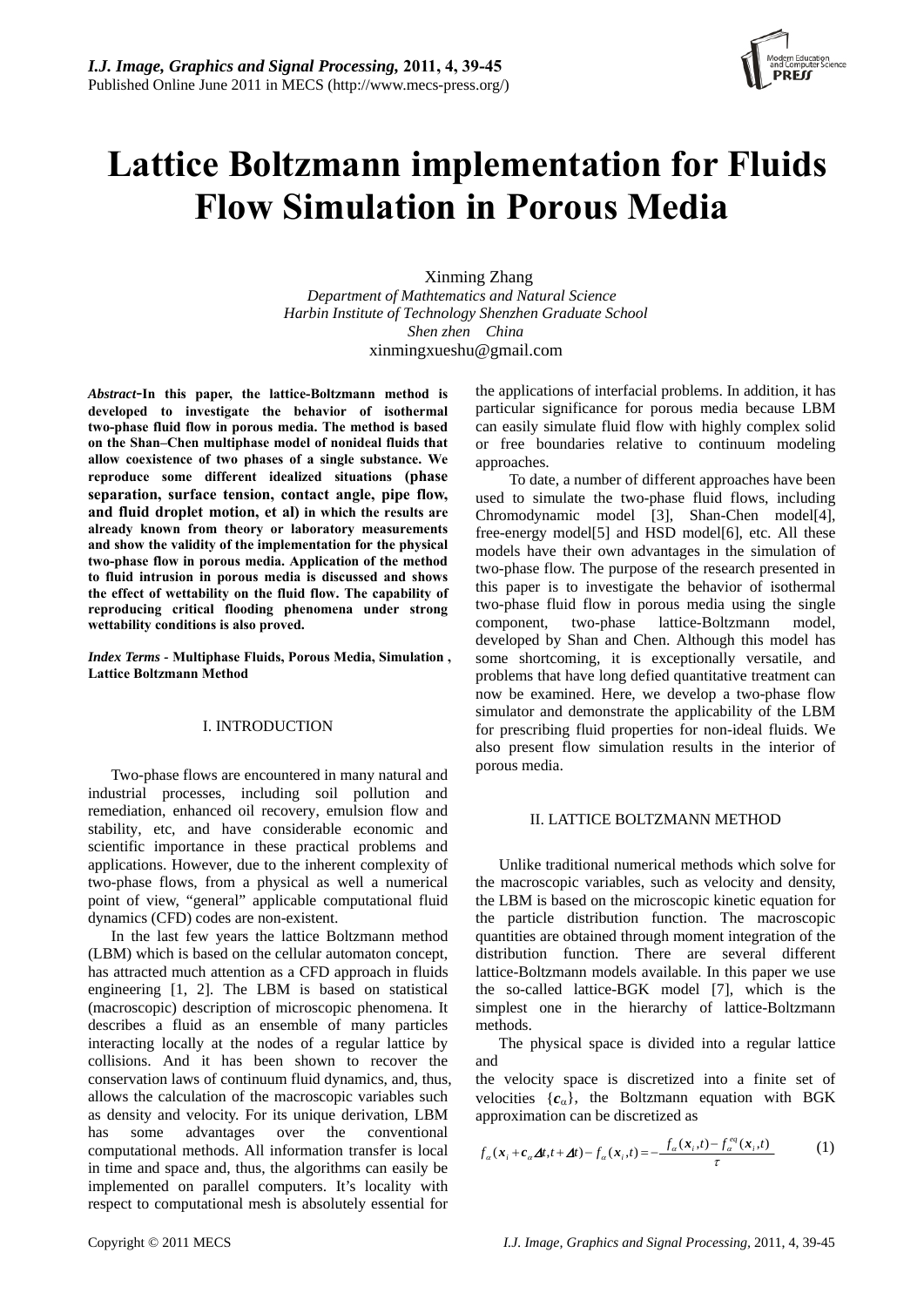Where  $\Delta t$  and  $c_{\alpha} \Delta t$  are time and space increments, respectively.  $f_{\alpha}$  is the single-particle velocity distribution function along the  $\alpha$ th direction.  $f_{\alpha}^{eq}$  is the equilibrium distribution function, and  $\tau$  is the single relaxation time. In the simulations presented in this paper, we consider the two-dimensional square lattice with nine velocities-D2Q9 model. In this model the equilibrium distribution function is

$$
f_{\alpha}^{eq} = \rho w_{\alpha} \bigg[ 1 + \frac{3}{c^2} c_{\alpha} \cdot u + \frac{9}{2c^4} (c_{\alpha} \cdot u)^2 - \frac{3}{2c^2} u \cdot u \bigg] \tag{2}
$$

where  $w_0 = 4/9$ ,  $w_1 = w_2 = w_3 = w_4 = 1/9$ , and  $w_5 = w_6 = 1/9$  $w_7 = w_8 = 1/36$ . The macroscopic density  $\rho$  and velocity *u* are related to the distribution function by

$$
\rho = \sum_{\alpha=1}^{9} f_{\alpha} \quad \text{and} \quad \rho \mathbf{u} = \sum_{\alpha=1}^{9} f_{\alpha} \mathbf{c}_{\alpha} \tag{3}
$$

To model surface tension forces that are characterized by a non-ideal gas equation of state, a nearest and next-nearest neighbor interaction potential can be incorporated into the lattice- Boltzmann model. We have adopted the method developed by Shan and Chen, where in addition to the local collisions neighboring fluid particles exchange momentum through an attractive short-range force:

$$
\mathbf{F}(\mathbf{x},t) = -G\psi(\rho(\mathbf{x},t))\sum_{\alpha=1}^{8} w_{\alpha}\psi(\rho(\mathbf{x}+\mathbf{c}_{\alpha}\Delta t,t))\mathbf{c}_{\alpha}
$$
(4)

Where G is the interaction strength,  $W_\alpha$  is weight

coefficient, and  $\psi(\rho(x,t))$  is the interaction

potential:  $\psi(\rho) = \psi_0 e^{-\rho_0/\rho}$ ,  $\psi_0$ ,  $\rho_0$  are arbitrary constants.

 Adhesive forces between the fluid and solid phases are introduced into the model by Martys[8]:

$$
F_{ads} = -G_{ads}\psi(\mathbf{x},t) \sum_{\alpha} w_{\alpha} s(\mathbf{x} + \mathbf{c}_{\alpha} \Delta t) \mathbf{c}_{\alpha}
$$
 (5)

Here  $s = 0$ , 1 for nodes in the liquid and on solid walls, respectively.  $G_{ads}$  represents the particle interaction strength between fluid and solid walls, and varying the

 parameter allows simulation of the complete range *Gads* of contact angles.

With these definitions, in simulation, the cohesive force and the attractive force are added to the velocities that compute the equilibrium distribution function with the following formula:

$$
u^{eq} = u + \Delta u = u + F_{cohesive} / \omega \rho + F_{adhesive} / \omega \rho \tag{6}
$$

Where  $\omega = 1/\tau$  is the relaxation time,  $\rho$  is the density.

#### III. RESULTS AND DISCUSSION

The ultimate success of the LBM for simulating liquid-vapor phenomena in porous media depends on its

ability to reproduce observed behavior, which for simple geometries is well described by physicochemical models. In this section, we demonstrate the applicability of the aforementioned algorithms for prescribing fluid properties in the context of the lattice-Boltzmann model for nonideal fluids, including phase separation, surface tension, contact angle, pipe flow, and fluid droplet motion.

In the case of multiphase flow, special care should be taken to ensure stable phase separation. Firstly, we present the results of numerical simulations for a two-dimensional system in which a first-order phase transition occurs. The numerical simulations reported here are on a 2D  $200 \times 200$  square lattices; and we took  $\psi_0 = 6.0, \rho_0 = 100$  and  $\rho_c = \langle \rho \rangle = \rho_0 = 100$ . In the LBM simulation, the initial density distribution is homogeneous and a small (1%) random density noise is assigned to all grid points. Snapshots of the phase separation process at a series of times are shown in Fig.1. It can be seen from Fig.1 that, a part of original single-phase fluid rapidly condensed, and the average size of each of the coexisting phase domains tends to increase in an effort to decrease the interfacial energy. This corresponds, on a mesoscopic scale, to the randomization of the macroscopic velocity field as the system separates, as shown Fig.1. Liquid drops are formed depend on the total mass in the domain and consequently on the initial density selected, different initial condition resulted in different results. In Fig.1, several liquid drops are formed in a vapor atmosphere with initial density distributio  $\rho = (1.5 - (0.5 - rand)/100) \rho_c$  and  $G_d = -28$  The 'rand' is a random number in the interval  $[0,1]$  generated by Fortran.

The second test is to estimate the surface tension. A series of simulations for a static two-dimensional liquid droplet are conducted and the pressure difference across the liquid-vapor interface and the droplet radius are used to compute the surface tension. For a two-dimensional droplet, the Laplace equation shows that the pressure difference,  $\Delta P = P_{in} - P_{out}$  across the surface of a static 2D droplet is related to the surface tension  $\sigma$  by  $\Delta P = \frac{\sigma}{r}$ , where  $P_{in}$  and  $P_{out}$  are the interior and exterior pressure, respectively, and  $r$  is the droplet radius.

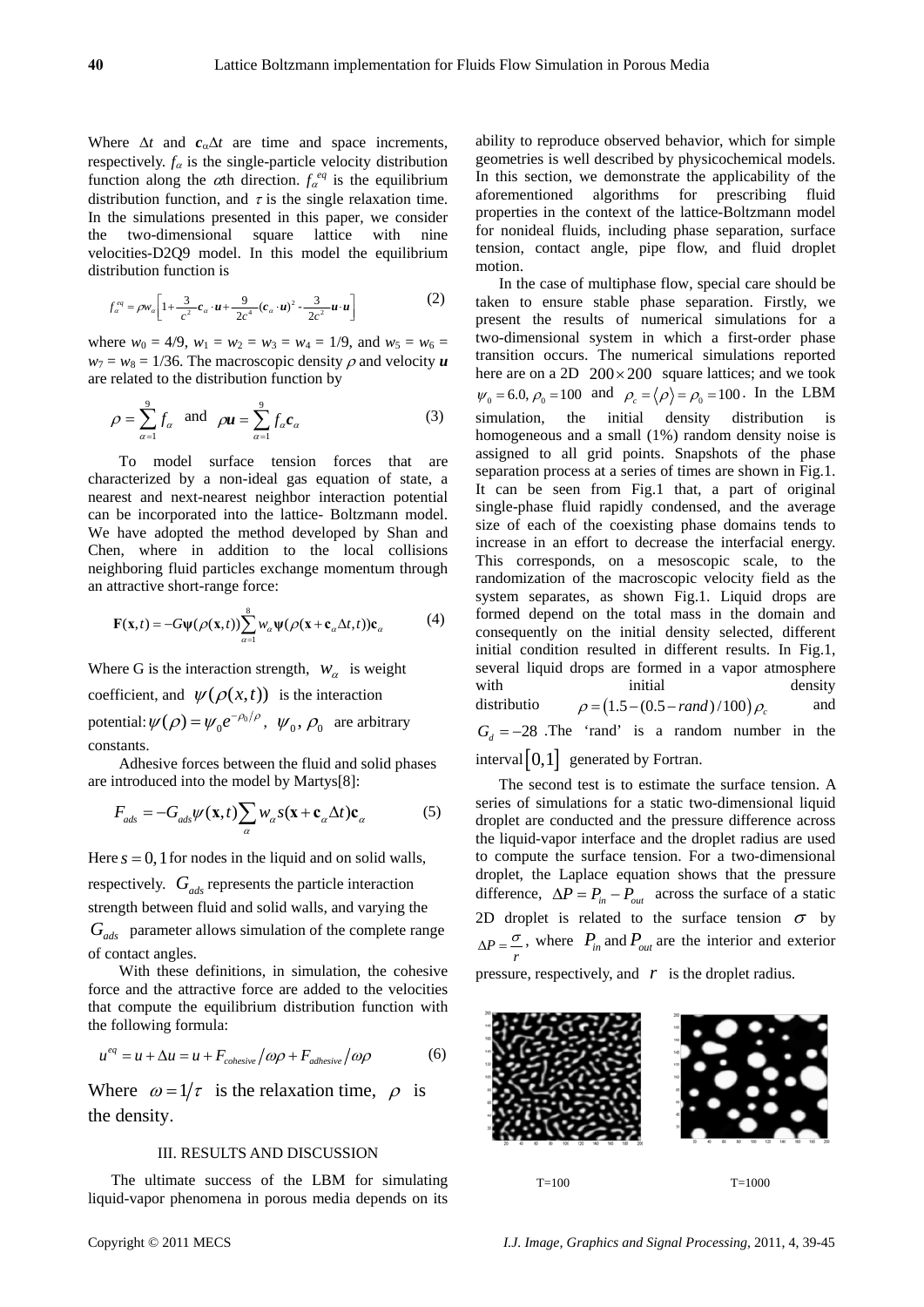

#### Fig.1 Time series of liquid-vapor phase separation dynamic

The initial condition is a droplet suspended in a vapor. The droplet is determined to be in equilibrium when the shape changes are insignificant. Fig.2 demonstrates the density profiles of the droplet when equilibrium state reaches, and Fig.3 shows the density and pressure profiles along the center line of the droplet. The size of the system in two dimensions is  $200 \times 200$ computational grid. The center of the droplet is located at the center of the computational grid. The initial density of liquid and vapor are  $\rho_{gas} = 50$ ,  $\rho_{liquid} = 250$ . It is obvious that there is a pressure difference inside and outside the droplet. The pressure inside the droplet is constant up to the interface (note that, the interface has a small but finite thickness), and is constant outside the droplet. A rapid pressure change occurs across the droplet interface. The difference between the two constant values is then use to compute the surface tension.

A number of tests with droplet radii ranging from 15 to 50 were run. The results are shown in Fig.4. The plot shows that a linear relationship between the pressure difference and the mean curvature is consistent with the assumption that the assumed equations of state would lead to a fluid with properties compatible with those used in standard CFD simulations. The pressure-radius relation fits the linear equation given below:



Fig.3 Density and pressure profiles along the center line of the droplet ( $r = 50$ )



Fig.4  $\Delta P$  vs.  $1/r$  obtained through simulation

The relation between contact angle and the adhesive force constant  $G_{ads}$  is studied next. Fig.5 shows the different contact angles for different adhesive force constant. As the  $G_{ads}$  decreases, we can observe that the contact angle decreases because of the adhesive force between the fluid-solid grows stronger. The fluid region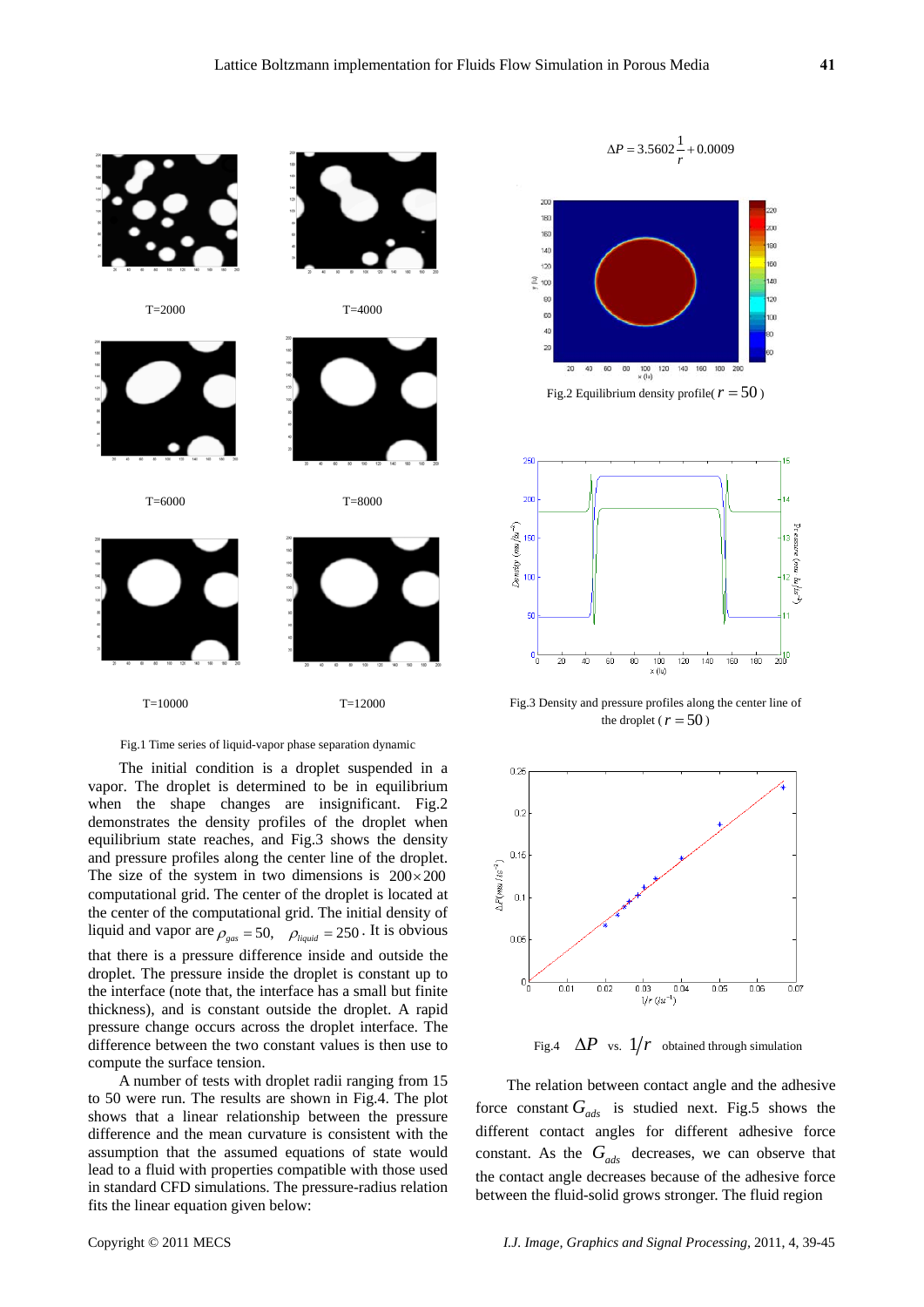is initially composed of a partial liquid droplet of radius 40 lu on the bottom solid wall of a  $200 \times 200$  lu box where the solid surface is at 0 through 2 lu in the y direction and the vapor phase elsewhere. In the simulations the non-slip boundary condition at solid-fluid interfaces is realized through a computationally efficient 'bounce-back' condition, where the particle momenta are conserved during collisions with a solid wall.

The relation between contact angle and the parameter  $G_{ads}$  is shown as Fig.6, and fits the linear equation given below:

$$
\theta = 2.2025G_{ads} + 221.2598
$$

Moreover, through the simulations, we found that high value of Gads ( $Gs = -100$ ) leads to compression of the liquid near surfaces causing anomalously high liquid densities. All of these simulations are together with  $G = -25$  for the liquid cohesion and the particular EOS parame ters.

The drainage process and imbibition process in a pipe are simulated in the Fig.7 and Fig.8. In the simulations, the no-slip boundary condition at solid-fluid interfaces is realized through a computationally efficient 'bounce-back' condition, and periodic condition was applied in the x-direction. Fig.7 and Fig.8 show simple pipe models with four different diameters ( $r = 10, 7, 5, 2$ , respectively). We used the same values of pressure gradient ( $F = 0.001$ ), cohesive force and adhesive force  $(G = -30, G<sub>ads</sub> = -110)$  for all models. Fig.7 shows drainage in which the non-wetting fluid is pumped into the wetting-fluid-saturated system and Fig.8 shows imbibition where the wetting fluid replaces the non-wetting fluid. As the diameter of the pipe increases, we can observe that the contact angles decrease accordingly because the capillary pressure decreases. It is also observed that the contact angle at imbibition  $(\theta_2)$  is

greater than that at drainage ( $\theta_1$ ). This is the well known contact angle hysteresis [9].The simulation successfully shows the capillary hysteresis.

Fig. 9 presents simulated snapshots of the motion of a deformable liquid droplet in a straight channel with two solid barriers. The lattice is initially populated with the lighter phase –vapor, and a fluid layer is placed close to the upper channel end. Non-slip boundary conditions are imposed on the channel walls and on the barriers. Periodic boundary conditions are imposed on the two channel ends. In the first stage of the simulation, the liquid layer is given sufficient time -about 1500 time steps to relax and adopt a circular shape; then, force-driven flow is imposed to the modified velocity for equilibrium distribution function with  $adjorce = 0.1 \times 10^{-4}$  acting in the negative y direction. It is interesting to note that the liquid droplet follows a pathway that drives it through the right opening, which is wider than the left two openings and, consequently, presents a slightly smaller capillary resistance.



Fig.5 Different contact angles for different adhesive force constant



Fig.6 Contact angle vs. adhesive force coefficient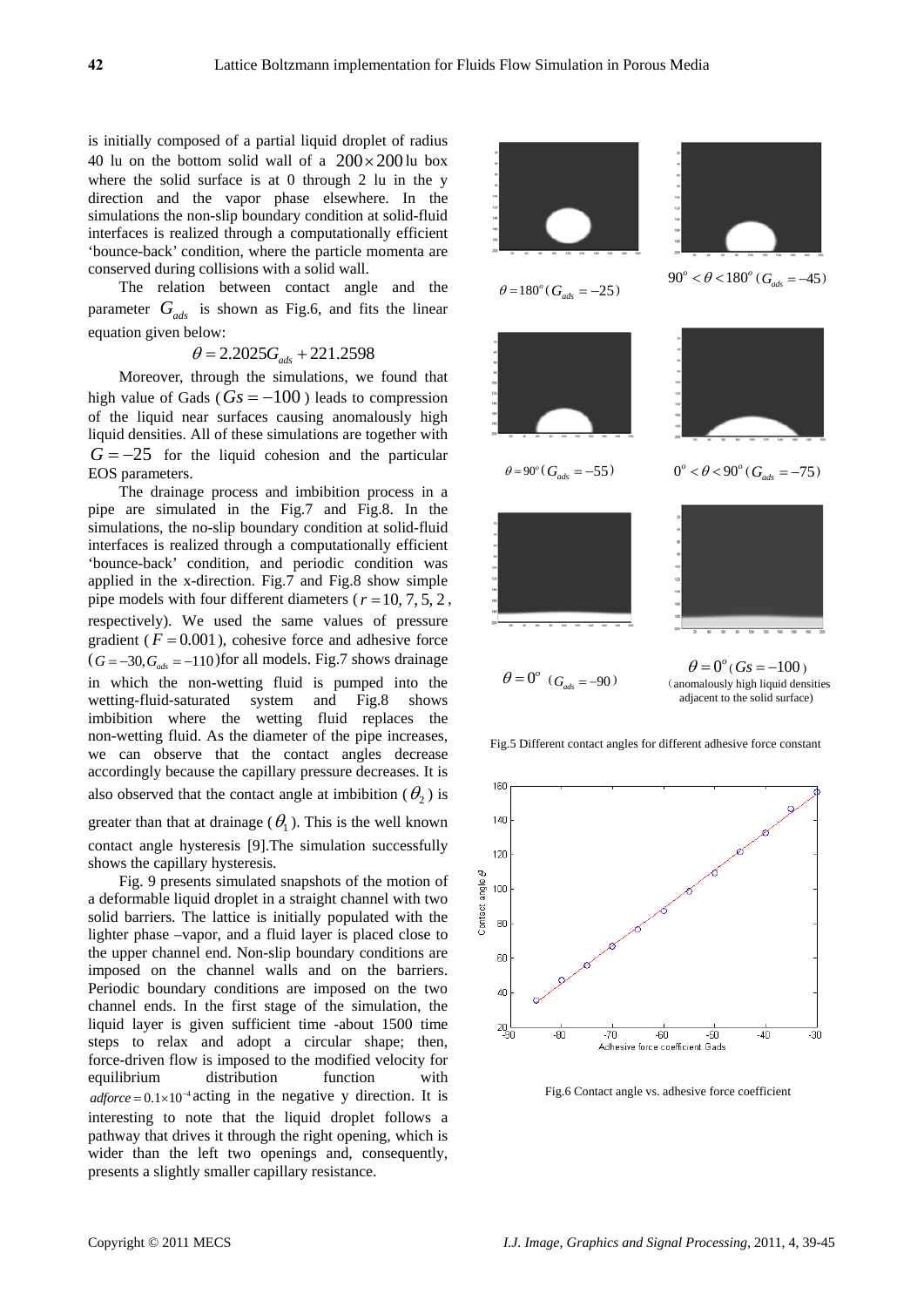

Fig.8 Imbibition process through pipes

# IV VAPOR-LIQUID TWO-PHASE FLOW SIMULATION IN POROUS MEDIA

Fluid flow in porous media plays an important role in a wide variety of technological and environmental processes such as chromatography, oil recovery, the degradation of building materials, and the spread of hazardous wastes in soils. The displacement of one fluid by another also exhibits a rich variety of pattern formation including a fractal or self-affine growth morphology. Such diverse behavior is a consequence of growth mechanisms that depend on the fluid properties (such as viscosity or surface tension), the structure of the porous media, and the external driving force that displaces the fluids. The complexity of single-component multiphase fluid flow in random porous media makes it theoretical and experimental study a great challenge.

Fig. 9 Motion of a deformable 2D liquid droplet in a channel with two solid obstacles

T=4500 T=5000

The single component two-phase Lattice Boltzmann method was applied to the case of vapor displacement by liquid in a porous media. The simulations are carried out on a  $230 \times 100$  lattice, and the void space of the medium is represented as a collection of large pore bodies, called chambers, interconnected through narrow capillaries called throats. Such a representation has been repeatedly proved satisfactory for a variety of practical materials used in many fields. The pore network is initially filled with vapor and a fluid layer is set on the first several lattices. The internal walls use a simple bounce back boundary condition. Periodic boundaries are applied in the x direction and quasi-periodic boundary conditions were maintained in the y-direction.

Two cases were studied. In the first case we consider the invasion without wettability in the system. Fig.10 shows six snapshots of the simulation results. In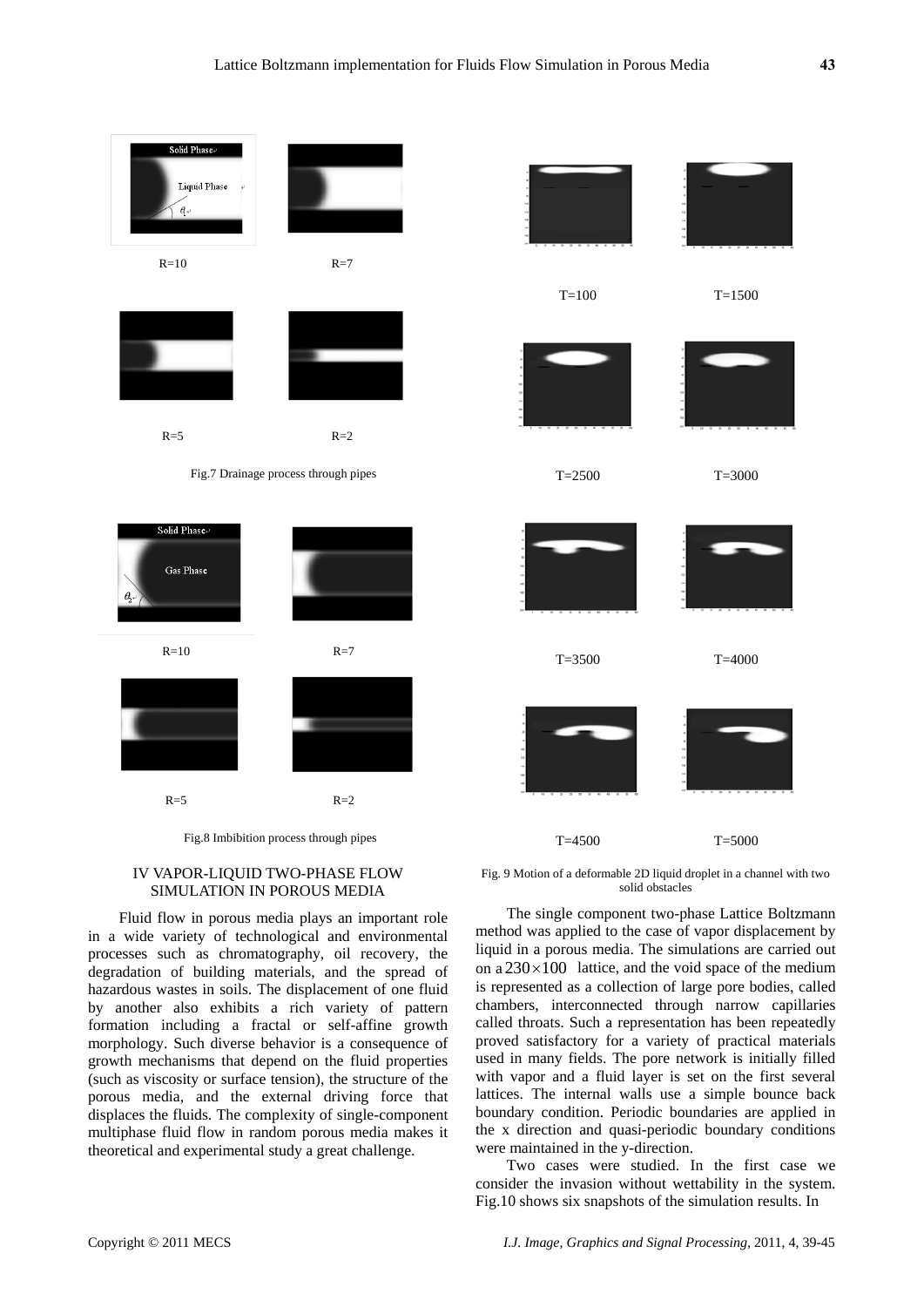the second case, wettability is introduced to the system and leads to drastic changes in the displacement process. The desired wettability conditions can be implemented by assigning the surface adhesion parameter  $G_{ads}$  standing for the attractive force between fluid and solid. In this fashion, we take  $G_{ads} = -120$ , namely, the contact angle  $\theta = 0$  (completely wet). Fig.11 shows six snapshots of an imbibition simulation, where the liquid phase is assumed to wet the pore surface strongly, forming a thin liquid film along the pore walls. Compared with the case 1, breakthrough is attained more easily in this experiment, especially for the narrower throat. The liquid phase advances through the pore network through, mainly, film flow resulting in poor sweeping efficiency. It seems that the sweep form can overcome the capillary resistance. The gradual increases of the film thickness causes, eventually, snap-off at pore throats and entrapment of a large vapor quantity in pore chambers [10]. Continued application of an external gravity force causes, eventually, condensation of the trapped vapor, progressively from up to down and from smaller to larger pore chambers.



Fig.10 Displacement of vapor by liquid in porous media without wettability.



Fig.11 Displacement of vapor by liquid in porous media with strong wettability.

### V. CONCLUSION

To summarize, we have demonstrated the ability of single component multiphase LBM to simulate simultaneous liquid and vapor flow including contact angle and pipe flow. And the lattice-Boltzmann simulator was applied to two-phase flow problems in simple geometries and in pore networks. It was found that the simulator can predict several two-phase flow phenomena of critical significance in displacement applications, such as formation of advancing wetting film and early breakthrough under strong wettability conditions, film growth and snap off in throats, vapor condensation in pore, and wettability dependent sweeping efficiency of waterfloods. Furthermore, LBM provides insights into unstable and intermittent flows and interface routing in partially saturated pore networks that cannot be treated by standard continuum approaches such as the Richards equation

### ACKNOWLEDGMENT

The work was supported by the National Science Foundation of China, under Grant No. 41004052 and Project (HIT.NSRIF.2009135) supported by Natural Scientific Research innovation Foundation in Harbin Institute of Technology